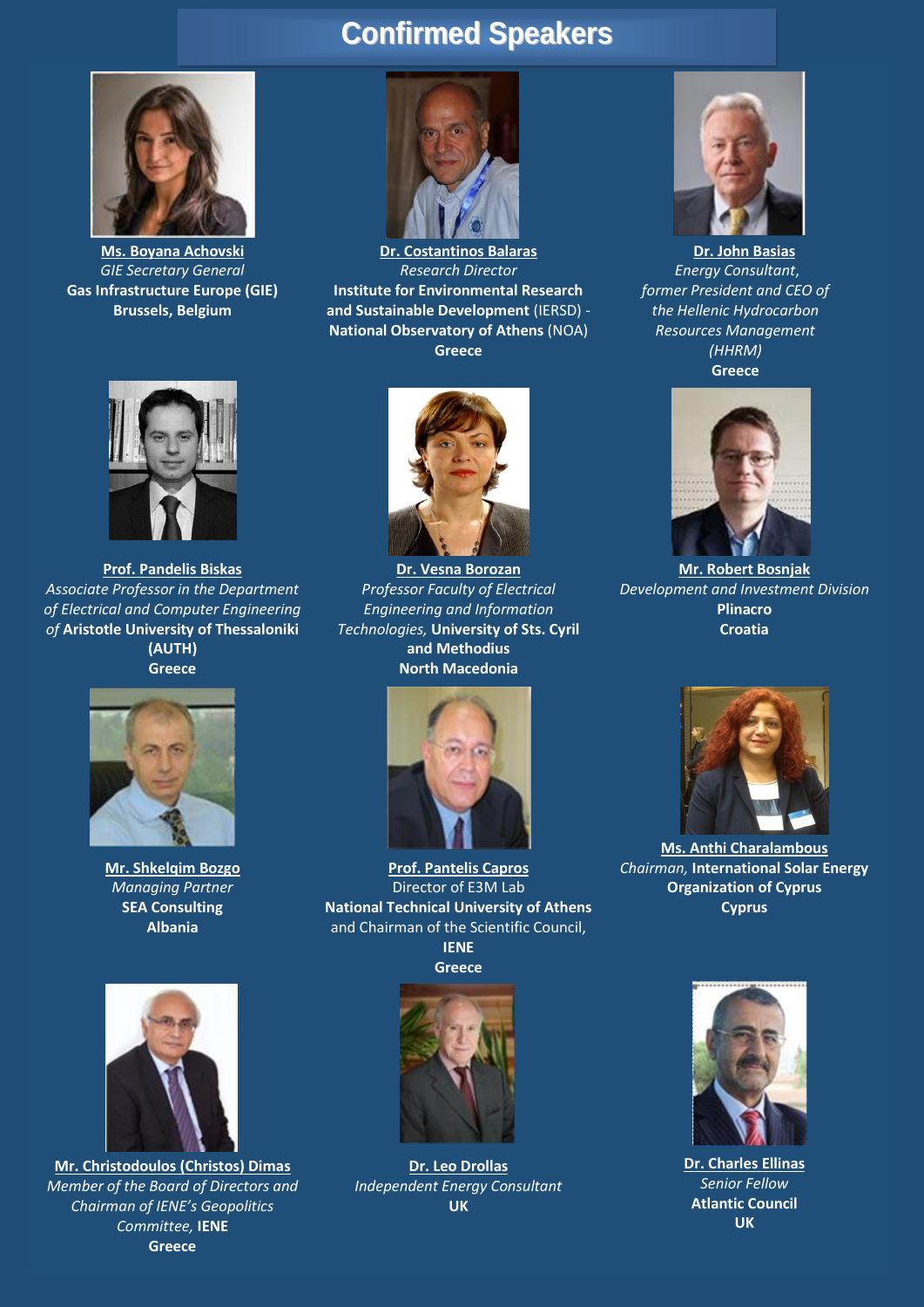

**Mr. Tamer Emre** *Director of Market Operations* **Energy Exchange Istanbul (EXIST) Istanbul, Turkey**



**Dr. Nicolas Farandouris** *Professor of the European Chair* **Jean Monnet, University of Piraeus Greece**



**Mr. Kostis Geropoulos** *Journarlist* **New Europe Greece**



**Ms. Eugenia Gusilov** *Director*  **ROEC Romania**



**Dr. Marika Karagianni** *Caspian Energy Expert*  **Democritus University of Thrace Greece**



**Ms. Liana Gouta** *Group Director Energy Policy & International Affairs, Hellenic Petroleum,* **Hellenic Petroleum** *and Chairwoman of IENE's Downstream Committee* **Greece**



**Prof. George Ioannou** *CEO* **ΕnEx Group Greece**



**Dr. Prof. Andrey A. Konoplyanik** *Adviser to Director General,* **Gazprom export LLC**, *Co-chair from the Russian side of the Work Stream 2 "Internal Markets" of the* **Russia-EU Gas Advisory Council** *Distinguished Fellow,* **IENE Russia**



**Ms. Tereza Fokianou** *President & CEO* **Flow Energy ans Environmental Operations SA,** *Member of the Board of Directors and Chairman of IENE's Upstream Committee*, **ΙΕΝΕ Greece**



**Mr. Giannis Grigoriou** VP **Continental Europe Energy Council** (CEEC),**IENE** partner **Greece**



**Dr. Ioannis Kambouris** *Chairman & CEO* **Southeast Electricity Network Coordination Center Greece**



**Mr. Antonis Kontoleon** *Secretary of BoD* **Hellenic Union of Industrial Consumers of Energy (UNICEN) Greece**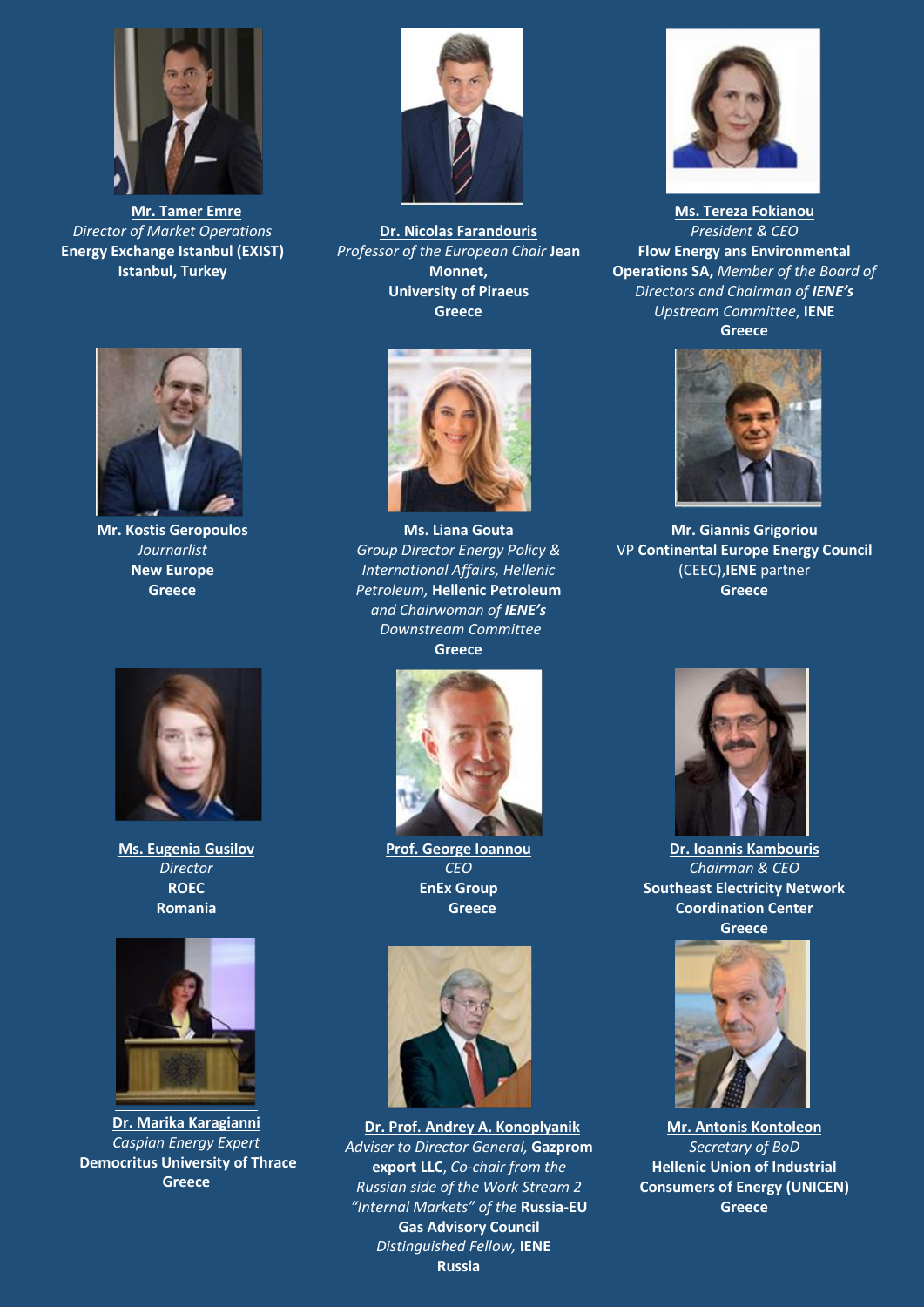

**Mr. Konstantin Konstantinov** *CEO,* **IBEX Bulgaria**



**Dr. Thrassy N. Marketos** *Researcher, Department of Political Science and International Relations (PSIR) of the* **University of the Peloponnese**, *Visiting Research Fellow*, **IENE, Greece**



**Mr. Antonis Koumpias** *Associate* **KG Law Firm Greece**



**Mr. Roman Matkiwsky** *Director Energy & Infrastructure* **Black Sea Trade & Development Bank Greece**



**Mr. Tmomas Lamnidis** *ΙΕΝΕ Partner and Member of* **IENE's**  *Executive Committee Lawyer* **Lamnidis Law**

**Greece**



**Ms. Maja Matejic** *Portfolio Manager - Energy*  **UNDP CO Serbia**



**Prof. Dimitrios Mavrakis** *Director* **KEPA National and Kapodistrian University of Athens Greece**



**Mr. Aleksandar Mijušković** *dipl.el.ing. Predsjednik Odbora direktora /Chairman of the Board of Directors* **CGES Montenegro**



**Mr. Milos Mladenovic** *Managing Director* **SEEPEX Serbia**



**Mr. Slavtcho Neykov**  *Chairman of the Board of Managers* **Energy Management Institute Bulgaria**



**Mr. Gus Papamichalopoulos** Partner, **KG Law Firm** Deputy Chairman, **Institute of Energy for SE Europe (IENE) Greece**



**Mr. Andreas Petropouleas** *Director of Energy Management*, **ELPEDISON**, *Chairman of Electricity Committee*, **IENE Greece**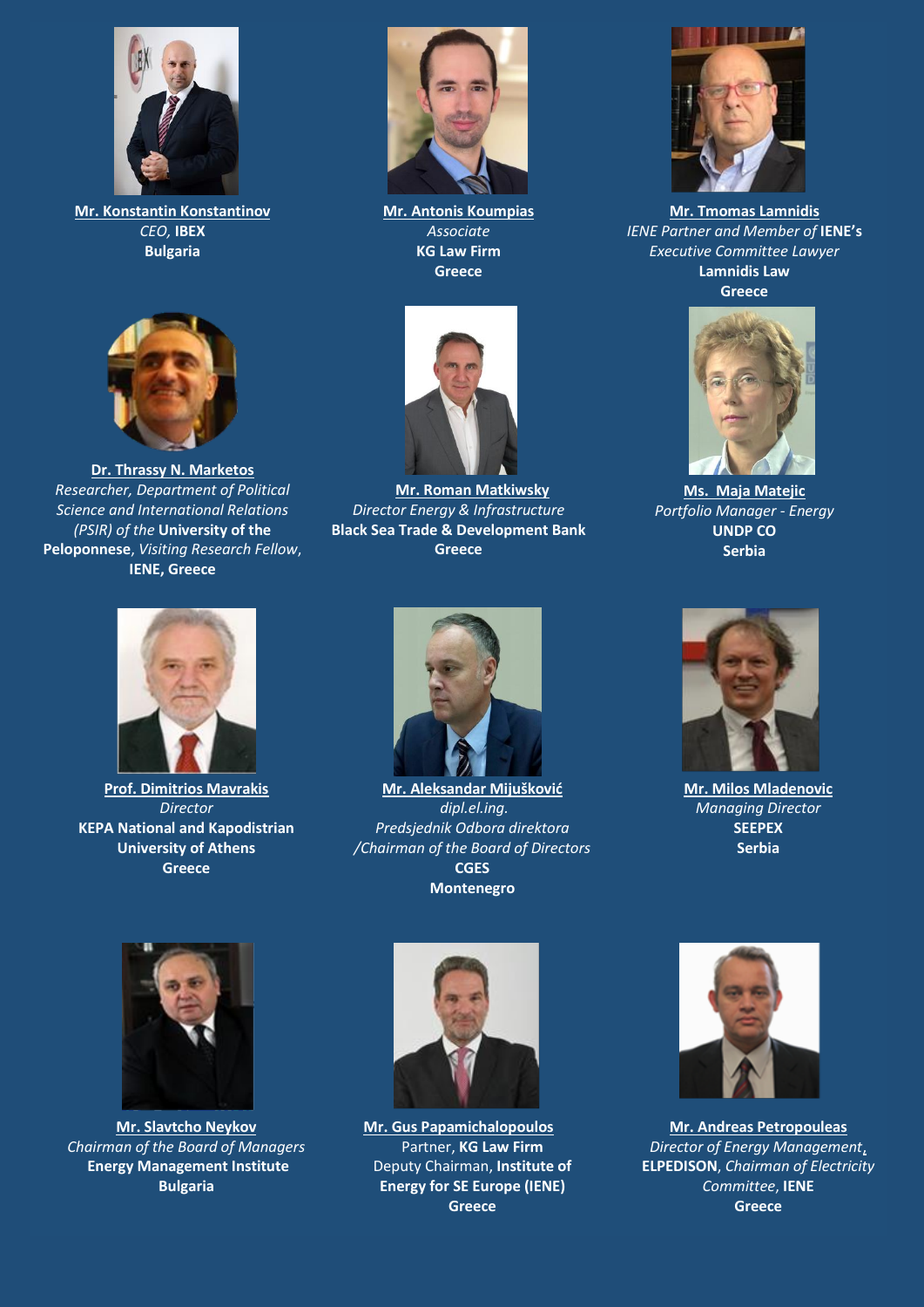

**Dr. Apostolos Petropoulos** *Energy Modeler at World Energy Outlook team (IEA)* **International Energy Agency (IEA) Paris**



**Mr. Elliot Roseman**  *Program Director, Electricity Market Initiative* **US Energy Association USA**



**Mr. Nicholas Sofianos** *Member of the BOD and Chairman of IENE's RES Committee* **IENE Greece**



**Prof. Ionut Purica**  *Romanian Academy and WEC National Member Committee*  **Romania**



**Dr. Katerina Sardi** *Greeces Country Manager* **Energean Greece**





**Mr. Nikos Satras** *Head of Natural Gas Business Unit* **Motoroil Greece**



**Mr. Costis Stambolis**  *Chairman & Executive Director* **Institute of Energy for SE Europe (IENE) Greece**



**Dr. Aristophanis Stefatos** *CEO* **Hellenic Hydrocarbon Resources Management (HHRM) Greece**



**Mr. Konstantinos Theofylaktos** *Secretary General and Chairman of IENE's Energy Efficiency Committee*  **IENE Greece**



**Mr. Kaloyan Staykov** *Chief Economist at the Energy Management* **Institute for Market Economics (IME) Bulgaria**



**Dr. Mustafa Tiris** *General Manager*  **TDinamik Energy Turkey**



**Mr. John Roberts** *Energy Security Specialist* **Scotland, UK**